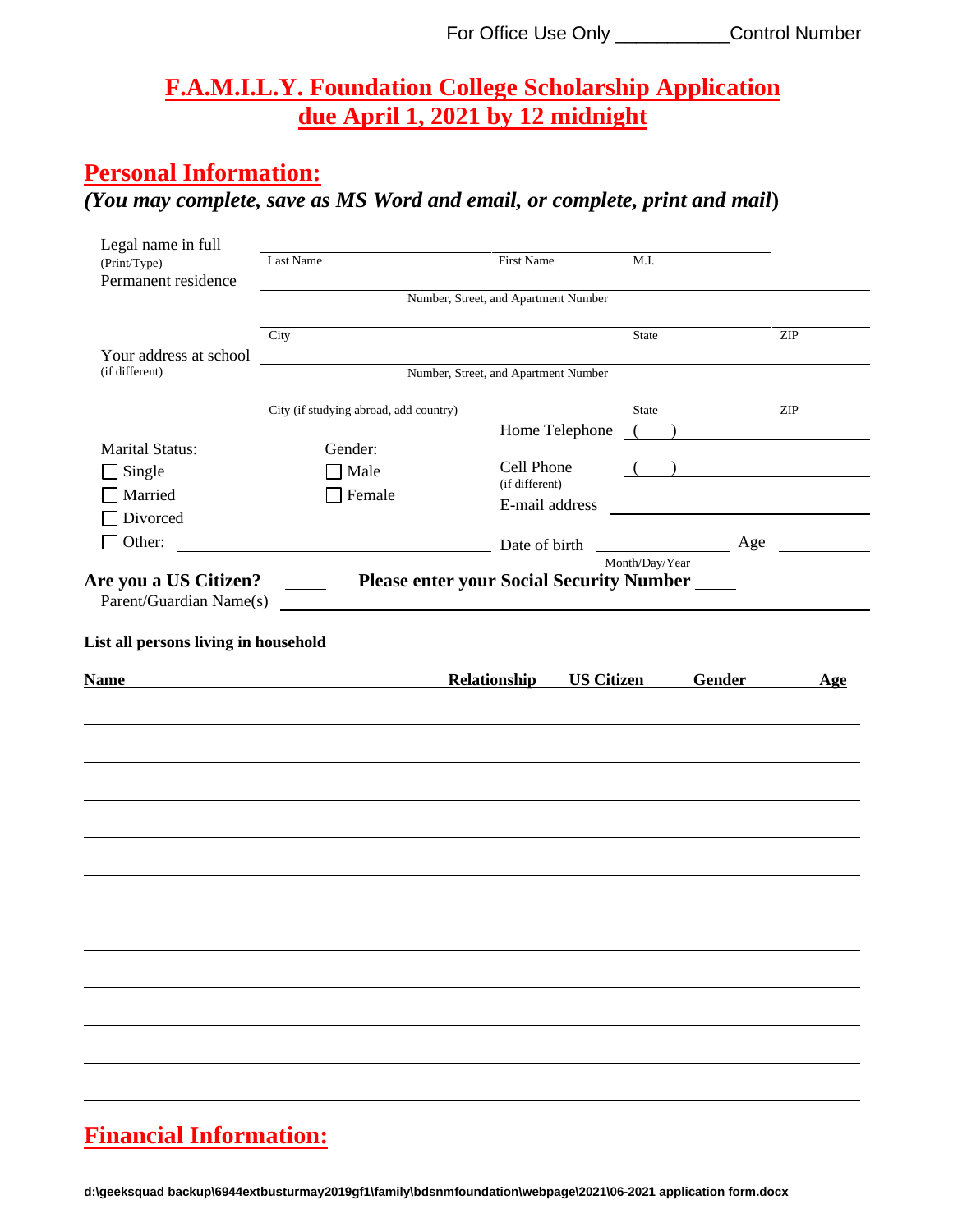| Annual Household Income ---Please include all sources.<br>$(Add \ page(s) \ if \ more \ space \ is \ needed \ and \ copies \ of \ supporting \ financial \ documents \ such \ as \ W-2's)$        |                                      |
|---------------------------------------------------------------------------------------------------------------------------------------------------------------------------------------------------|--------------------------------------|
| Source:                                                                                                                                                                                           | Amount: \$                           |
| Source:                                                                                                                                                                                           | Amount: \$                           |
| Source:                                                                                                                                                                                           | Amount: \$                           |
| Source:                                                                                                                                                                                           | Amount: \$                           |
| Source:<br><u> 1989 - Johann Barbara, marka a shekara tsa 1989 - An tsa 1989 - An tsa 1989 - An tsa 1989 - An tsa 1989 - An</u>                                                                   | Amount: \$                           |
| <b>Financial Resources for College:</b>                                                                                                                                                           |                                      |
| Source of Contribution(s)<br>Description<br>Example: Mr. & Mrs. Smith or US College<br>Parents/Bank Loan or Scholarship                                                                           | Amount<br>\$1,000.00                 |
|                                                                                                                                                                                                   |                                      |
|                                                                                                                                                                                                   |                                      |
|                                                                                                                                                                                                   |                                      |
|                                                                                                                                                                                                   |                                      |
| Total Estimated College Tuition for first full year of college<br>Total Estimated Cost of Text Books for first full year of college<br>Please explain any special financial circumstances: ______ | $\frac{\sqrt{2}}{2}$<br>$\mathbb{S}$ |

### **Free Application for Federal Student Aid (FAFSA) Data**

By completing this required sector of the application you are authorizing the f.a.m.i.l.y. foundation access to the information in your Student Aid Report (SAR). Please provide a copy of your Student Aid Report with this application. DRN – Data Release Number, EFC – Expected Family Contribution

| Name as it appears on your FAFSA | DRN                            | EFC | Federal Pell Grant Eligibility |
|----------------------------------|--------------------------------|-----|--------------------------------|
| Example: John William Jones      | A four digit number \$1,000.00 |     | \$1.000.00                     |

## **College Information:**

Prospective College Major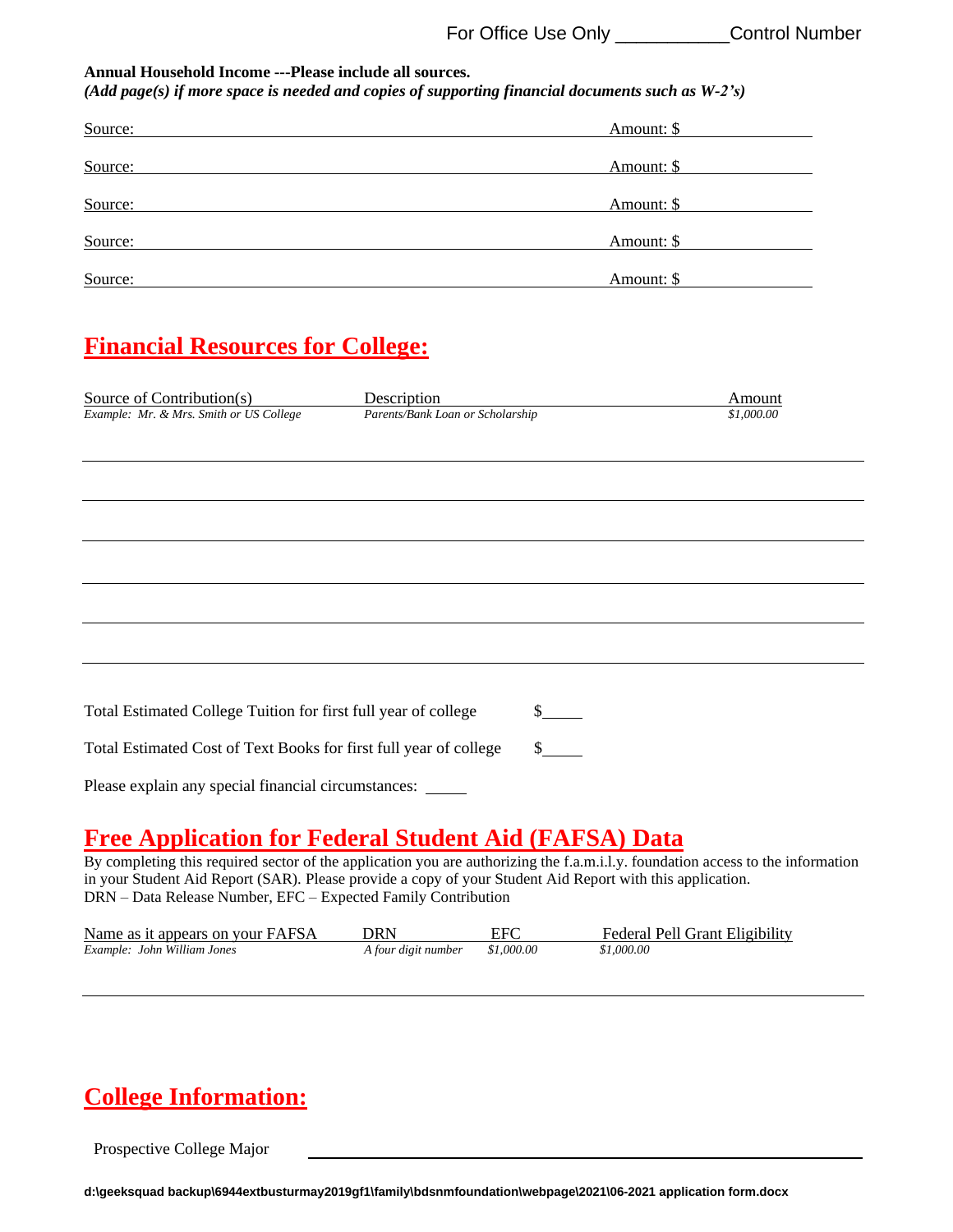List the names of the top three Colleges/Universities/ you most want to attend where you have applied.

List the names of the top three Colleges/Universities where you have been accepted. (Please attach copies of your acceptance letter(s).

## **Academic Information:**

| <b>High School Attended</b><br>(Print/Type) | Name                    |                      | From (date)  | To (date)  |
|---------------------------------------------|-------------------------|----------------------|--------------|------------|
|                                             | City                    |                      | <b>State</b> | <b>ZIP</b> |
| Type of High School                         | Comprehensive<br>Public | Alternative<br>Other | Charter      |            |
| <b>Cumulative Grade Point Average</b>       |                         |                      |              |            |
| Weighted Grade Point Average                |                         |                      |              |            |
| Date of Graduation                          |                         |                      |              |            |

## **Extracurricular Activities** *(Add page(s) if more space is needed)*

| Activity | Description | Dates of Activity |
|----------|-------------|-------------------|
|          |             |                   |
|          |             |                   |
|          |             |                   |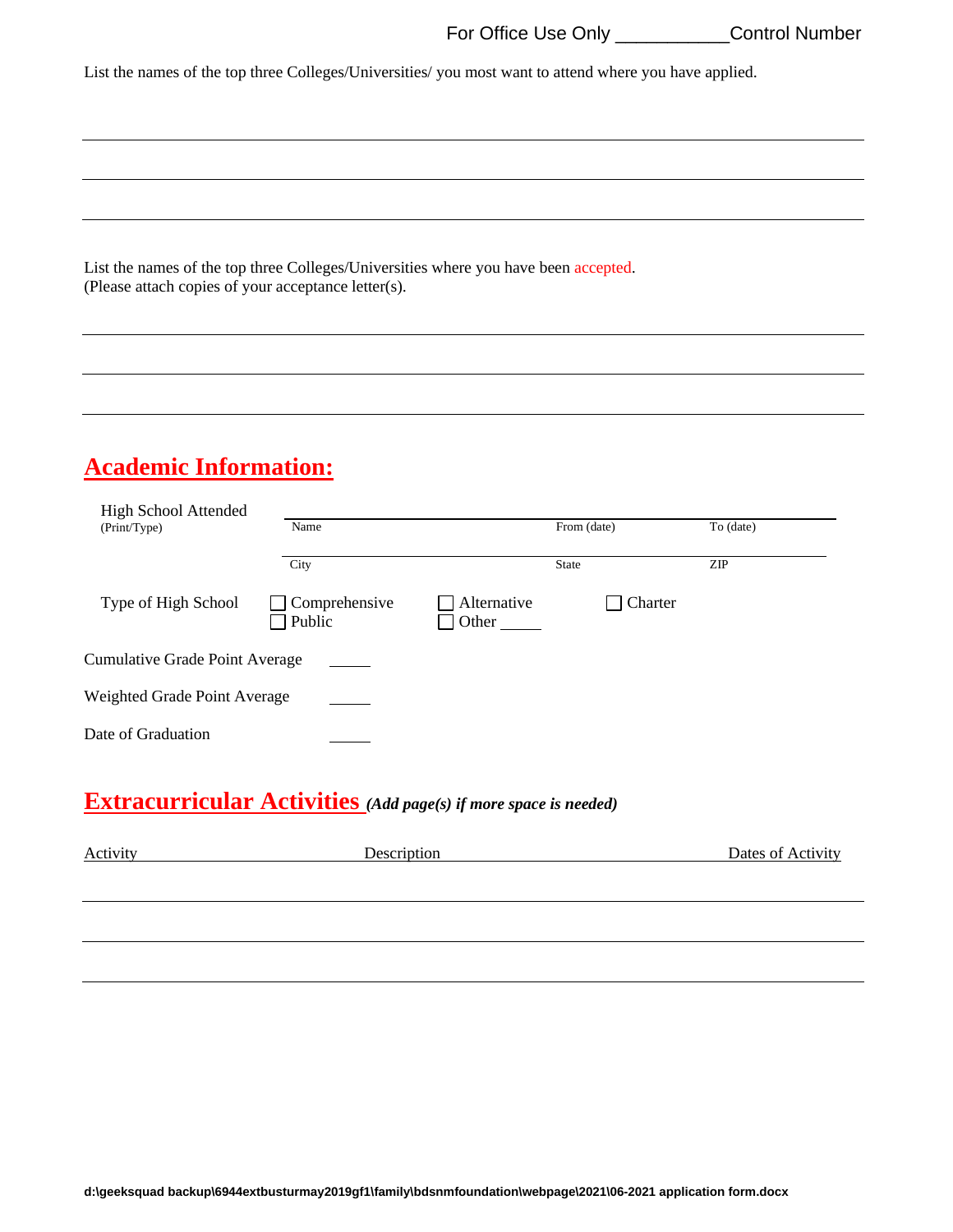## **Volunteer Work and Community Service** *(Add page(s) if more space is needed)*

| Organization      | Description of Service or Work                                       | Date of Service         |
|-------------------|----------------------------------------------------------------------|-------------------------|
|                   |                                                                      |                         |
|                   |                                                                      |                         |
| <b>Employment</b> |                                                                      |                         |
| <b>Employer</b>   | Position/Job Title<br><u> 1980 - Jan Stein, amerikansk politik (</u> | <b>Employment Dates</b> |
|                   |                                                                      |                         |
|                   |                                                                      |                         |
|                   | Honors and Awards (Add page(s) if more space is needed)              |                         |
| Honor/Award       | <u>Description</u>                                                   | Date Received           |
|                   |                                                                      |                         |
|                   |                                                                      |                         |
|                   |                                                                      |                         |
|                   |                                                                      |                         |
|                   |                                                                      |                         |
|                   |                                                                      |                         |
|                   |                                                                      |                         |
|                   |                                                                      |                         |

### **Essay Instructions**

**d:\geeksquad backup\6944extbusturmay2019gf1\family\bdsnmfoundation\webpage\2021\06-2021 application form.docx**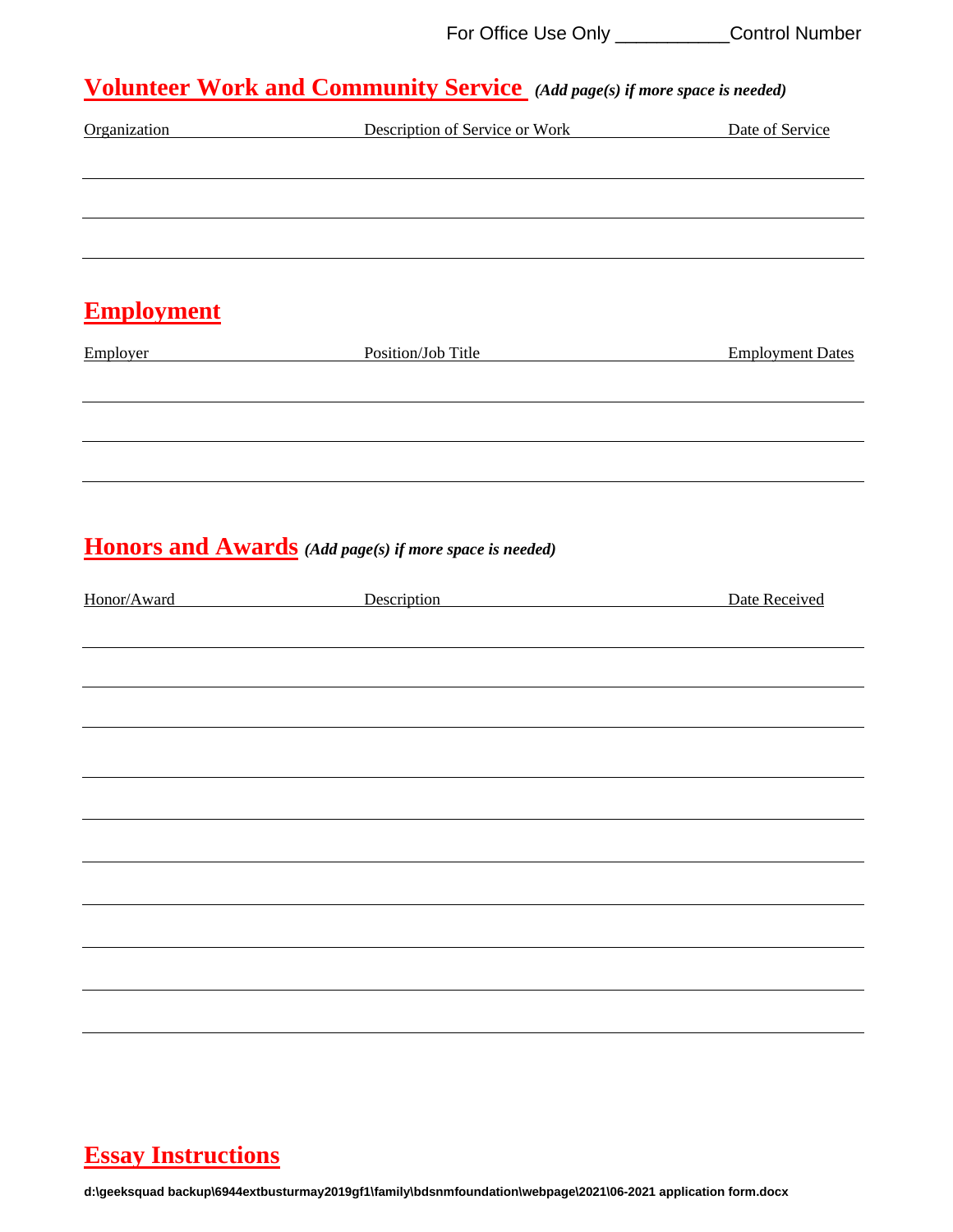Two essays are required for scholarship application. The first essay requires applicant to explain why he/she should receive an award. Please be specific and elaborate on how the award will be used. This should not be over 200 words. *(Add page(s) if more space is needed)*

In the space provided below, please type a 250-300 word essay on one (1) of the three topics below. You will be assessed on your ability to communicate your thoughts. Be sure to indicate which topic you are going to select with an X on the line prior to the number. (*Add page(s) if more space is needed)*

 $\Box$ 1. Discuss a social issue of personal, local or national concern and explain its importance to you and your peers.

2. What is the value of importance of volunteerism and community service in our society?

 $\Box$ 

 $\Box$ 3. What is the greatest challenge that your generation will face? Discuss your ideas for dealing with the issue.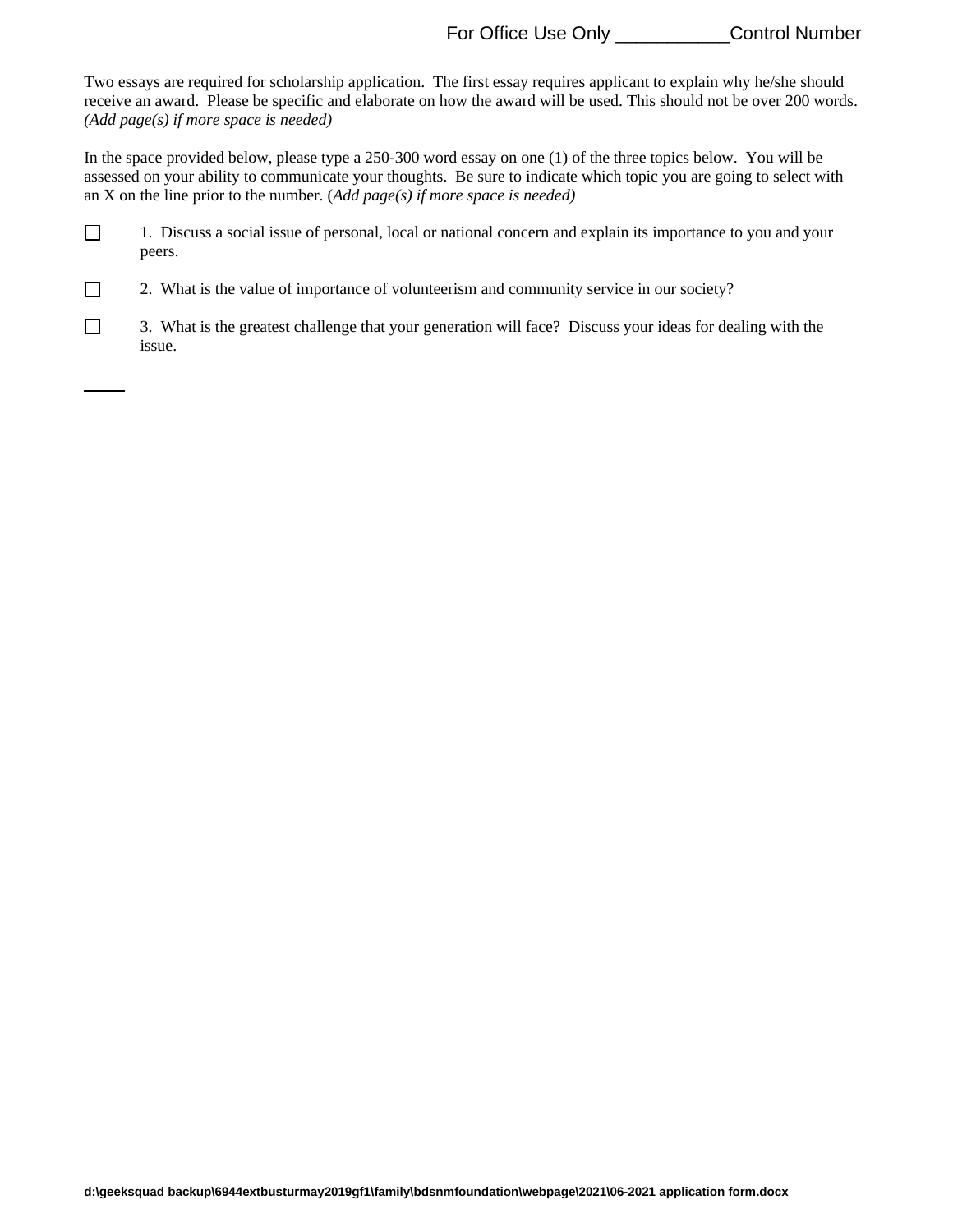# **Certification**

#### *THIS PAGE MUST BE PRINTED, COMPLETED (with original signatures) and RETURNED BY MAIL.*

*If the rest of the application was emailed or faxed then this Certification page must be mailed along with other documents listed below within 10 days after the email was sent.*

**(Important: Your signature and your parent/guardian's signature are required below. The signatures are required to complete the process. Submitting unsigned applications will disqualify the application.**

**I certify that information provided in this application is true, complete and accurate, and that all statements and essays are my own work. A scholarship award from the Family Foundation may be denied or revoked if any information contained herein is found to be inaccurate or intentionally falsified. Should I receive an award, I hereby give the Family Foundation permission to utilize my name, award amount, and photograph or likeness in publicity and/or marketing materials.**

**I understand my photograph or likeness may be copied and distributed by means of various media, including video presentations, news bulletins, mail outs, brochures, and placement on the Foundation's website, or newspapers.** 

**I understand that, although the Family Foundation will endeavor to use my photograph or likeness in accordance with standards of good judgment, the Family Foundation cannot warranty or guarantee that any further dissemination of my photograph or likeness will be subject to Foundation supervision or control. Accordingly, I release the Family Foundation from any and all liability related to dissemination of my photograph or likeness.**

**I have read this document and understand its contents.**

|                                                               | Name of Parent or Guardian (Please Print)                                                                                                           |  |
|---------------------------------------------------------------|-----------------------------------------------------------------------------------------------------------------------------------------------------|--|
| <b>Signature of Parent/Guardian:</b>                          |                                                                                                                                                     |  |
| If awarded a scholarship, please remit funds by: (choose one) |                                                                                                                                                     |  |
|                                                               | $\Box$ Check to Student $\Box$ Check to Student's School Acct.<br>Direct Deposit to _________________________ bank account ________________________ |  |

#### **The original signed Certification Page must be mailed to this address:**

**F.A.M.I.L.Y. Foundation Education Committee Attn: Clarence Sturdivant, CEO 30 Beaver Creek Drive Sedona, AZ 86351**

**Copies of your SAR (Student Aid Report) from FAFSA, letters of recommendation, official high school transcript, recent photograph and income verification documents for financial information listed above may be emailed to [contact@family4learning.org](mailto:contact@family4learning.org)**